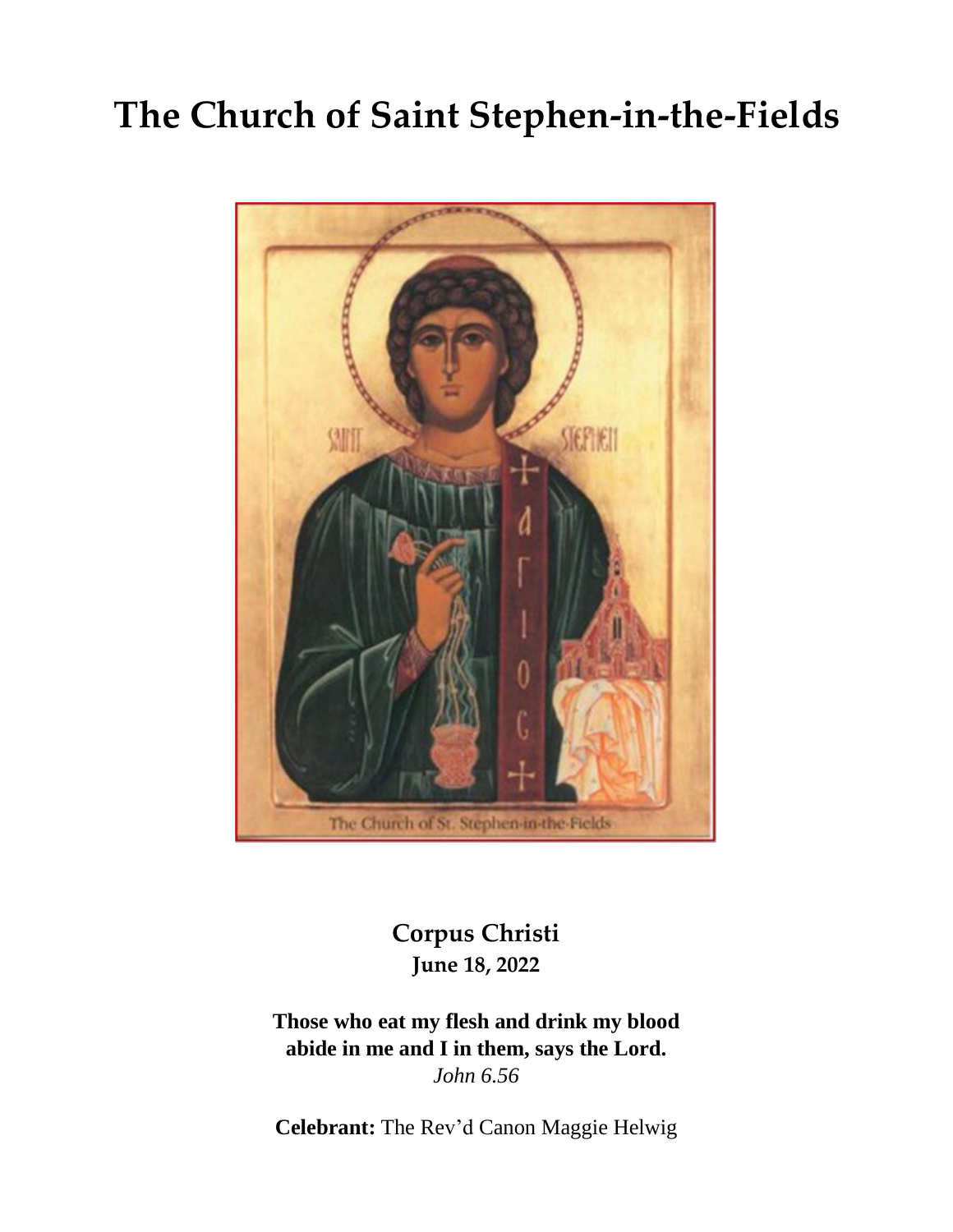#### **ORDER OF SERVICE**

#### **THE GATHERING OF THE COMMUNITY**

**Prelude:** *Interludes on 'Picardy' and 'Hyfrydol' H. Coleman*

#### **Greeting**

*Celebrant* The grace of our Lord Jesus Christ, the love of God, and the fellowship of the Holy Spirit, be with you all. *Response* **And also with you.**

#### **Land Acknowledgement**

*Celebrant* Though people may be joining us from many regions, we acknowledge that the Church of St. Stephen-in-the-Fields stands on occupied land, the traditional territory of the Mississaugas of the Credit (an Anishnaabe people), the Haudenosaunee Confederacy, and the Wendat and Petun nations, land covered by the Dish With One Spoon wampum belt covenant. Treaty 13 and the Williams Treaty are also relevant to this territory. We acknowledge that we have broken the treaties. We acknowledge the damage done by colonialism, and the role that our church has played in this, and we pledge ourselves to work for a future of justice and reconciliation.

#### **Hymn 374:** *Alleluia!* Sing to Jesus **HYFRYDOL**

- 1 Alleluia! Sing to Jesus! His the sceptre, his the throne; alleluia! his the triumph, his the victory alone. Hark! The songs of peaceful Zion thunder like a mighty flood; Jesus, out of every nation, hath redeemed us by his blood.
- 2 Alleluia! Not as orphans are we left in sorrow now; alleluia! he is near us, faith believes, nor questions how. Though the cloud from sight received him when the forty days were o'er, shall our hearts forget his promise, "I am with you evermore"?
- 3 Alleluia! Bread of heaven, thou on earth our food, our stay; alleluia! here the sinful flee to thee from day to day; Intercessor, Friend of sinners, earth's Redeemer, plead for me, where the songs of all the sinless sweep across the crystal sea.
- 4 Alleluia! King eternal, thee the Lord of lords we own; alleluia! born of Mary, earth thy footstool, heaven thy throne. Thou within the veil hast entered, robed in flesh, our great high priest; thou on earth both priest and victim in the eucharistic feast.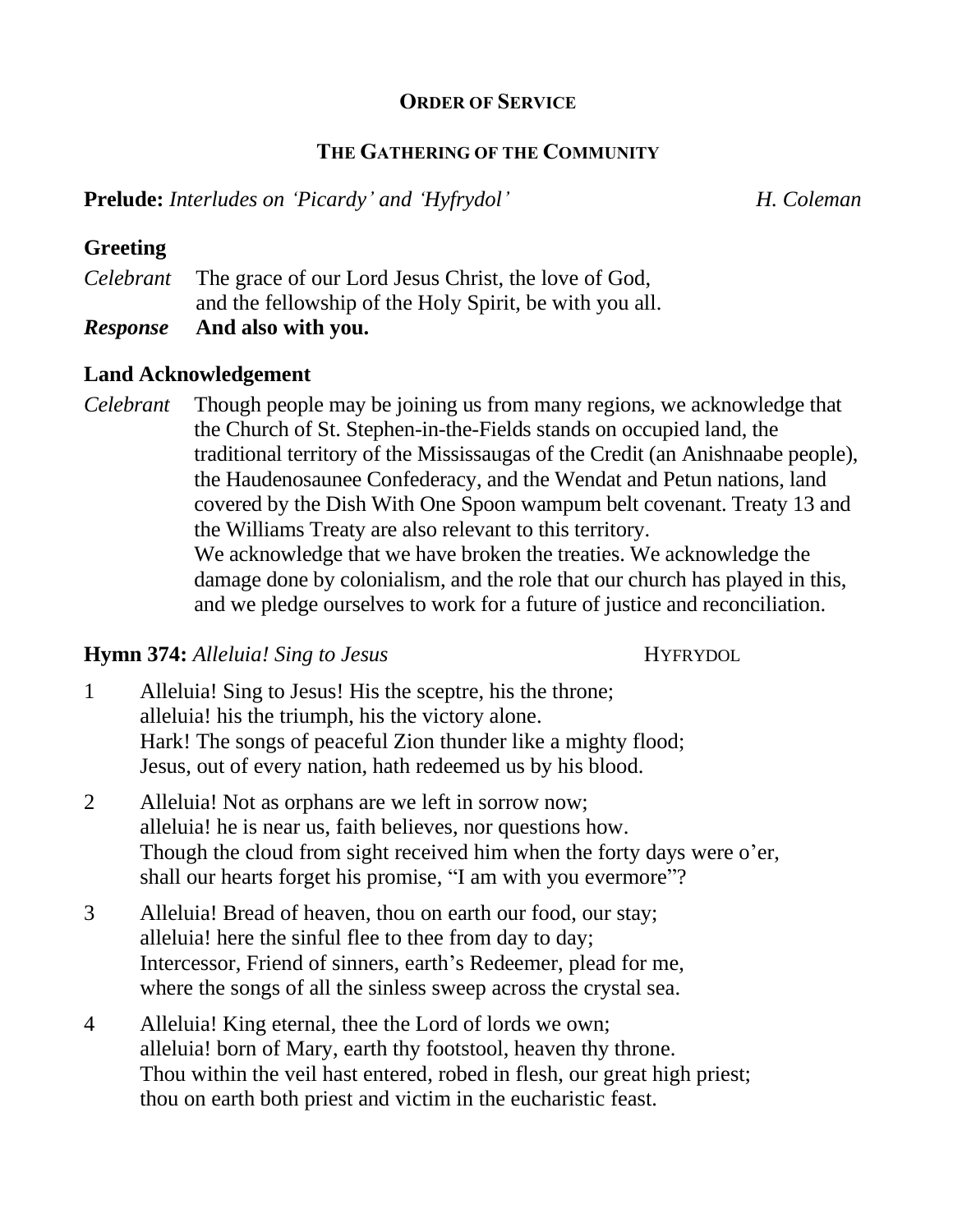5 Alleluia! Sing to Jesus! His the sceptre, his the throne; alleluia! his the triumph, his the victory alone. Hark! The songs of peaceful Zion thunder like a mighty flood; Jesus, out of every nation, hath redeemed us by his blood.

# **Collect for Purity**

|                 | Celebrant Almighty God,                               |
|-----------------|-------------------------------------------------------|
|                 | to you all hearts are open, all desires known,        |
|                 | and from you no secrets are hidden.                   |
|                 | Cleanse the thoughts of our hearts by the inspiration |
|                 | of your Holy Spirit, that we may perfectly love you,  |
|                 | and worthily magnify your holy name;                  |
|                 | through Christ our Lord.                              |
| <b>Response</b> | Amen.                                                 |

#### **Confession and Absolution**

|                       | <i>Celebrant:</i> Dear friends in Christ,<br>God is steadfast in love and infinite in mercy,<br>welcoming sinners and inviting us to this table.<br>Let us confess our sins, confident in God's forgiveness.                                                                                                                                                                                                                                                                               |
|-----------------------|--------------------------------------------------------------------------------------------------------------------------------------------------------------------------------------------------------------------------------------------------------------------------------------------------------------------------------------------------------------------------------------------------------------------------------------------------------------------------------------------|
| Celebrant<br>Response | Most merciful God,<br>we confess that we have sinned against you<br>in thought, word, and deed,<br>by what we have done,<br>and by what we have left undone.<br>We have not loved you with our whole heart;<br>we have not loved our neighbours as ourselves.<br>We are truly sorry and we humbly repent.<br>For the sake of your Son Jesus Christ,<br>have mercy on us and forgive us,<br>that we may delight in your will,<br>and walk in your ways,<br>to the glory of your name. Amen. |
| Celebrant             | Almighty God have mercy upon you,<br>pardon and deliver you from all your sins,<br>confirm and strengthen you in all goodness,<br>and keep you in eternal life;<br>through Jesus Christ our Lord.<br>Amen.                                                                                                                                                                                                                                                                                 |
| <b>Response</b>       |                                                                                                                                                                                                                                                                                                                                                                                                                                                                                            |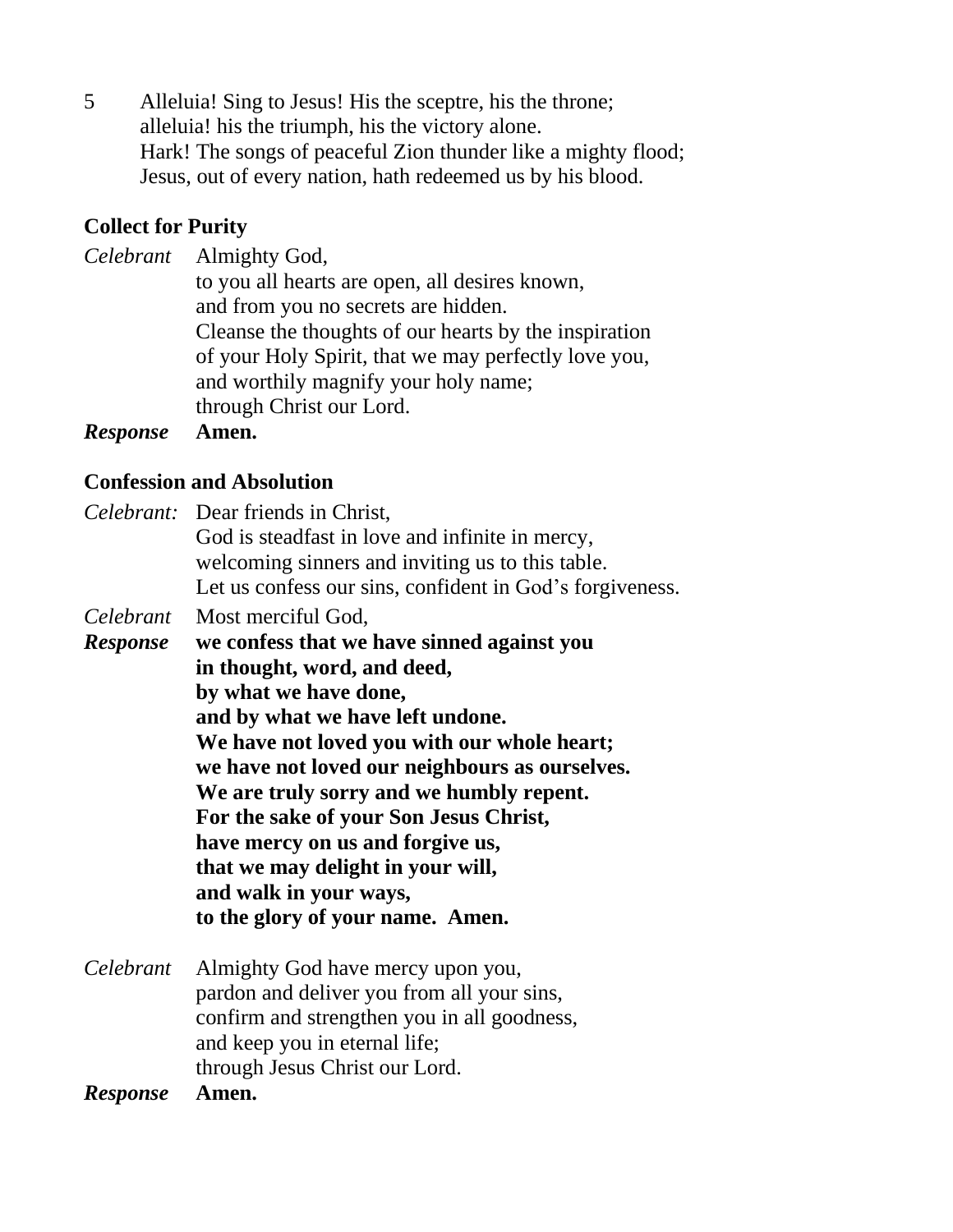#### **Peace**

*Celebrant* The peace of the Lord be always with you. *Response* **And also with you.**

### **Gloria** *Hurd*

| Celebrant     | Glory to God in the highest,                    |
|---------------|-------------------------------------------------|
| <b>Cantor</b> | and peace to his people on earth.               |
|               | Lord God, heavenly king,                        |
|               | almighty God and Father,                        |
|               | we worship you, we give you thanks,             |
|               | we praise you for your glory.                   |
|               | Lord Jesus Christ, only Son of the Father,      |
|               | Lord God, Lamb of God,                          |
|               | you take away the sin of the world:             |
|               | have mercy on us;                               |
|               | you are seated at the right hand of the Father: |
|               | receive our prayer.                             |
|               | For you alone are the Holy One,                 |
|               | you alone are the Lord,                         |
|               | you alone are the Most High, Jesus Christ,      |
|               | with the Holy Spirit,                           |
|               | in the glory of God the Father. Amen.           |

#### **Collect of the Day**

*Celebrant* Let us pray. O God, your Son Jesus Christ has left to us this meal of bread and wine in which we share his body and his blood. May we who celebrate this sign of his great love show in our lives the fruits of his redemption; through Jesus Christ our Lord, who lives and reigns with you and the Holy Spirit, one God, for ever and ever.

*Cantor* **Amen.**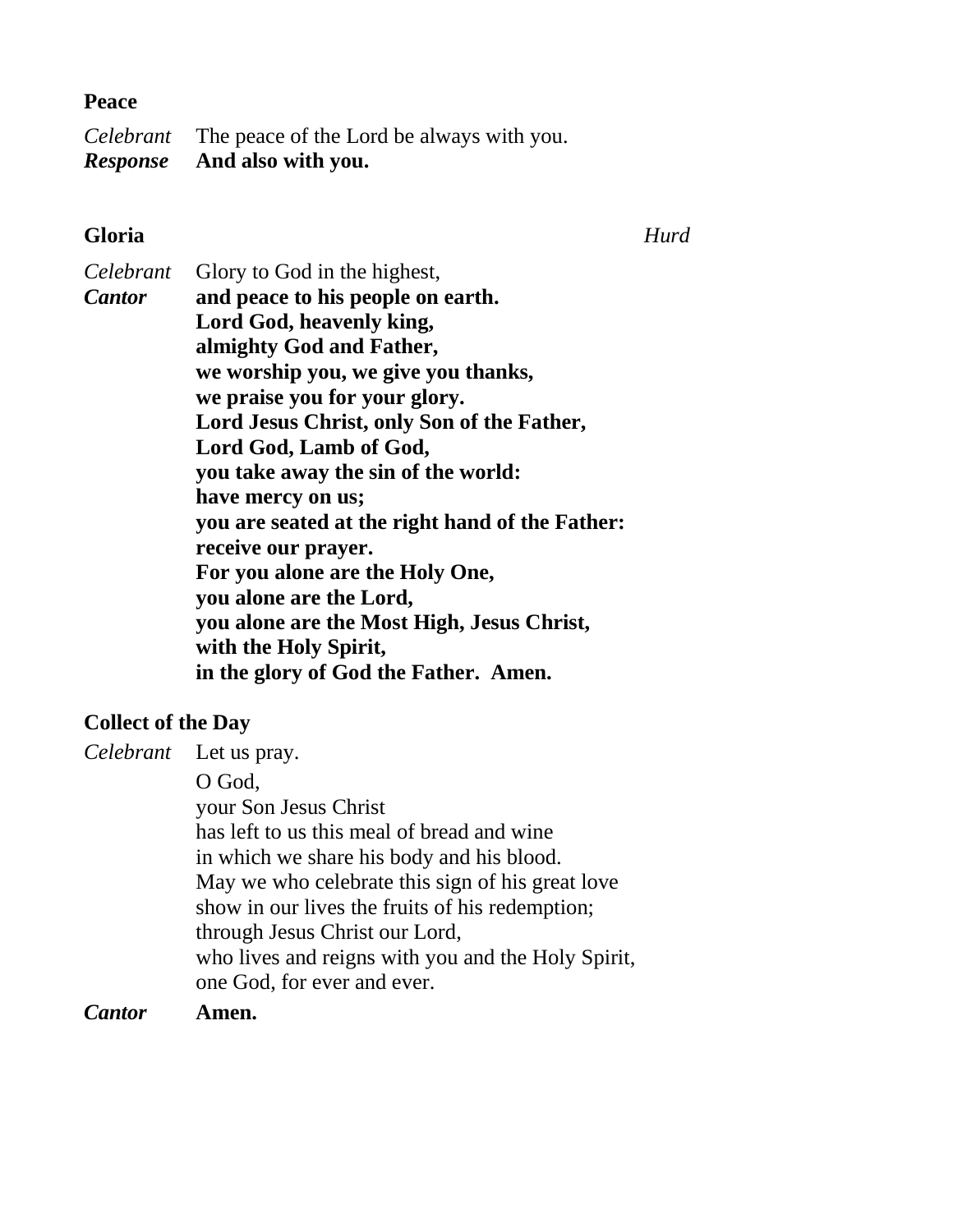#### **LITURGY OF THE WORD**

*A period of silence is observed after each reading and the homily.*

**First Lesson:** Genesis 14.18-20

*Reader* A reading from the book Genesis.

And King Melchizedek of Salem brought out bread and wine; he was priest of God Most High. He blessed him and said, 'Blessed be Abram by God Most High, maker of heaven and earth; and blessed be God Most High, who has delivered your enemies into your hand!' And Abram gave him one-tenth of everything.

*Reader* The word of the Lord. *Response* **Thanks be to God.**

**Psalm 110.1-4** *Dixit Dominus* 



- 1 THE LORD said to my *Lŏrd*, sit at my right hand, / **until I make your ene-miës yöur foot-stool.**
- **2 The Lord will send the sceptre of your power out of Zi-on, / saying, "Rule over your enemies röund ä-bout you.**
- 3 Princely state has been yours from the day of your birth; / in the beauty of holiness have I begotten you, like dew from the womb öf thë morning."
- **4 The Lord has sworn and he willˆnot re-cant: / "You are a priest for ever after the order öf Mël-chi-zeˆ-dek."**

**Epistle:** 1 Corinthians 11.23-26

*Reader* A reading from the first letter to the Corinthians.

For I received from the Lord what I also handed on to you, that the Lord Jesus on the night when he was betrayed took a loaf of bread, and when he had given thanks, he broke it and said, 'This is my body that is for you. Do this in remembrance of me.' In the same way he took the cup also, after supper, saying, 'This cup is the new covenant in my blood. Do this, as often as you drink it, in remembrance of me.' For as often as you eat this bread and drink the cup, you proclaim the Lord's death until he comes.

*Reader* The word of the Lord. *Response* **Thanks be to God.**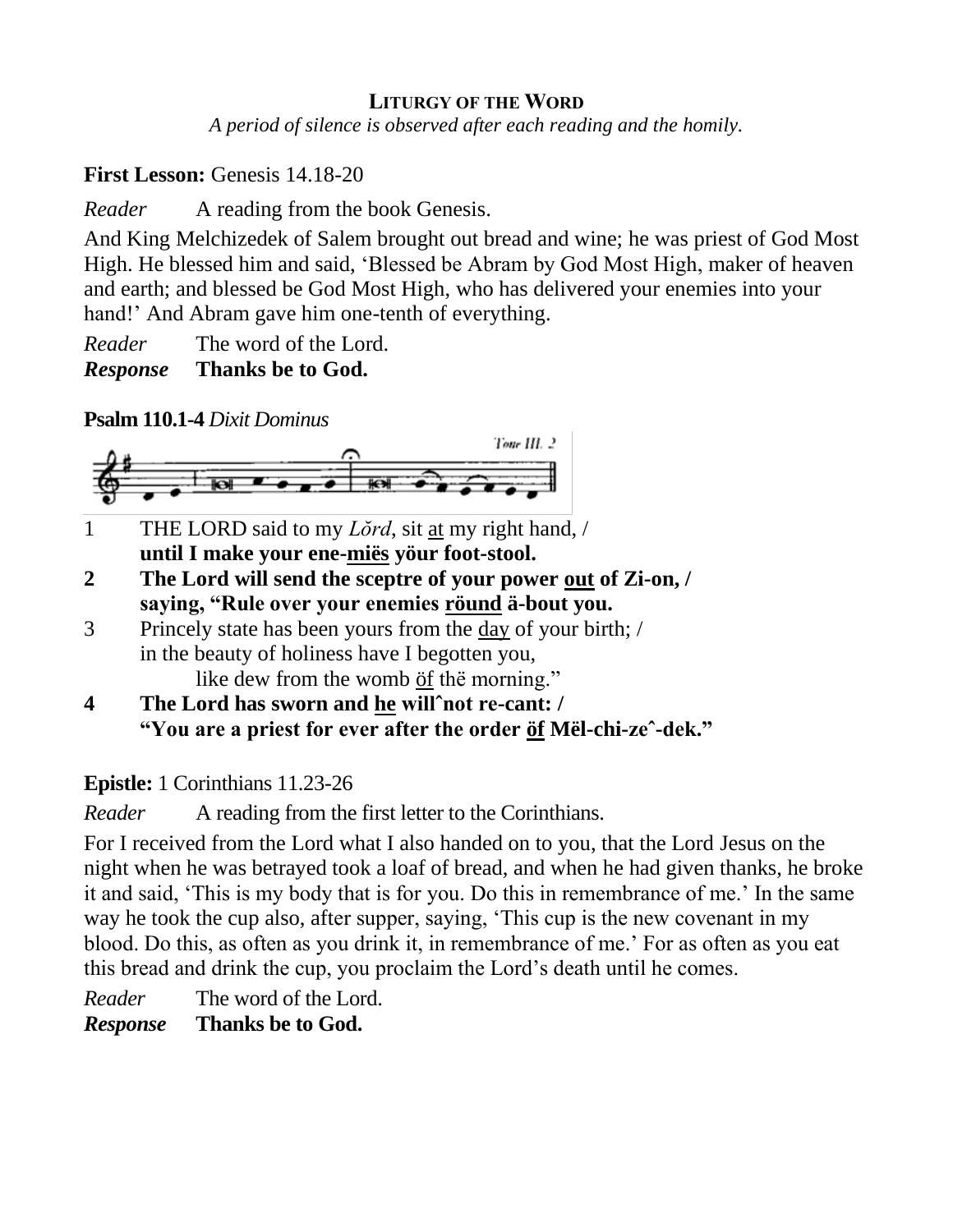#### **Gospel acclamation: Alleluia**

| <b>Cantor</b>   | Alleluia.<br>Those who eat my flesh and drink my blood<br>abide in me and I in them, says the Lord.<br>Alleluia. |
|-----------------|------------------------------------------------------------------------------------------------------------------|
|                 | <i>Gospeller</i> The Lord be with you.                                                                           |
| Response        | And also with you.                                                                                               |
| Gospeller       | The Holy Gospel of our Lord Jesus Christ, according to Luke.                                                     |
| <b>Response</b> | Glory to you, Lord Jesus Christ.                                                                                 |

#### **Holy Gospel:** Luke 9.11b-17

Jesus welcomed the crowds, and spoke to them about the kingdom of God, and healed those who needed to be cured.

The day was drawing to a close, and the twelve came to him and said, 'Send the crowd away, so that they may go into the surrounding villages and countryside, to lodge and get provisions; for we are here in a deserted place.' But he said to them, 'You give them something to eat.' They said, 'We have no more than five loaves and two fish—unless we are to go and buy food for all these people.' For there were about five thousand men. And he said to his disciples, 'Make them sit down in groups of about fifty each.' They did so and made them all sit down. And taking the five loaves and the two fish, he looked up to heaven, and blessed and broke them, and gave them to the disciples to set before the crowd. And all ate and were filled. What was left over was gathered up, twelve baskets of broken pieces.

| <i>Response</i> Praise to you, Lord Jesus Christ. |
|---------------------------------------------------|
| <i>Gospeller</i> The Gospel of Christ.            |

**Homily** Mtr. Maggie Helwig

#### **Nicene Creed**

*Celebrant* Let us confess our faith, as we say,

*Response* **We believe in one God, the Father, the Almighty, maker of heaven and earth, of all that is, seen and unseen. We believe in one Lord, Jesus Christ, the only Son of God, eternally begotten of the Father,**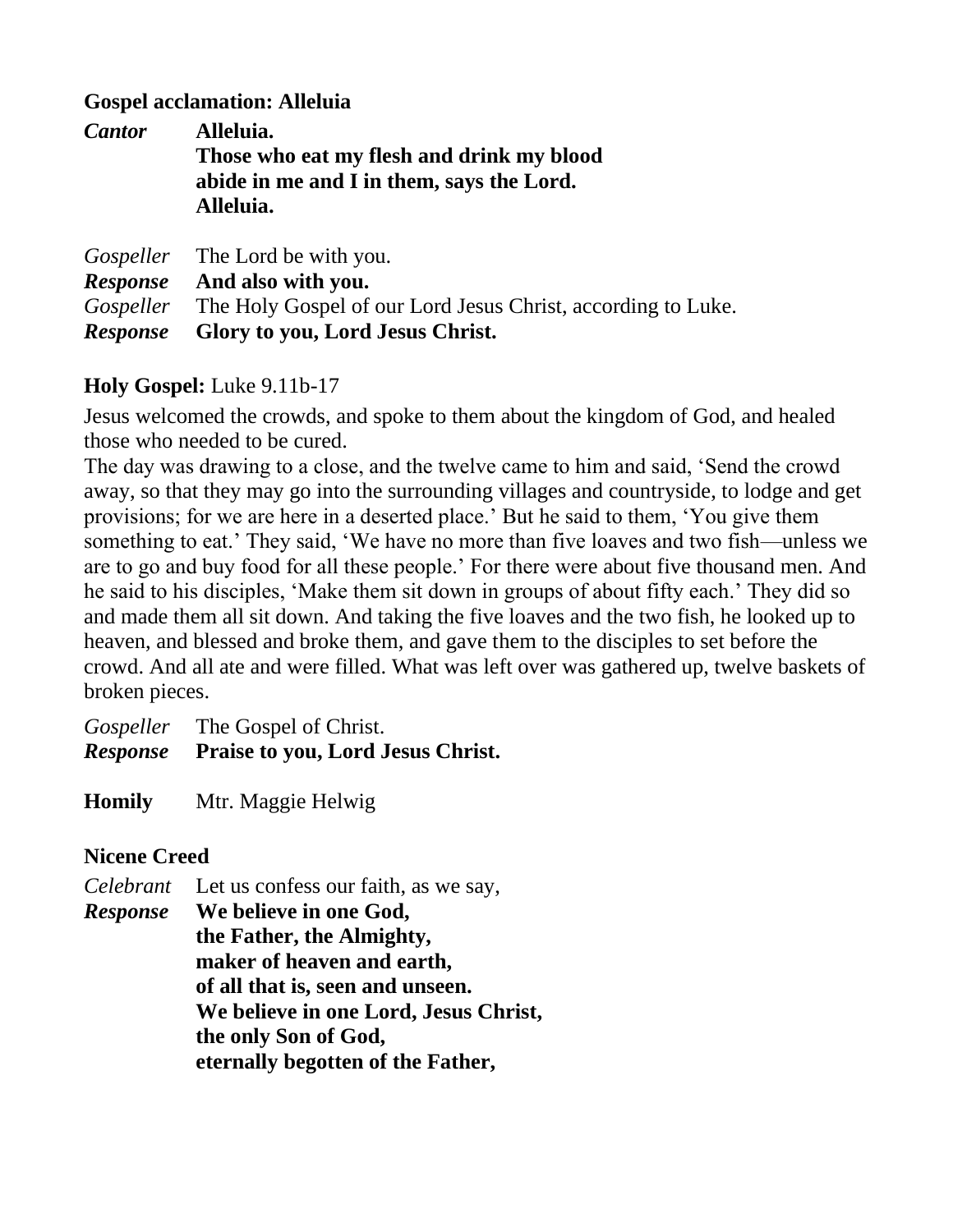**God from God, Light from Light, true God from true God, begotten, not made, of one being with the Father. Through him all things were made. For us and for our salvation he came down from heaven: by the power of the Holy Spirit he became incarnate from the Virgin Mary, and was made man. For our sake he was crucified under Pontius Pilate; he suffered death and was buried. On the third day he rose again in accordance with the scriptures; he ascended into heaven and is seated at the right hand of the Father. He will come again in glory to judge the living and the dead, and his kingdom will have no end. We believe in the Holy Spirit, the Lord, the giver of life, who proceeds from the Father. With the Father and the Son he is worshipped and glorified. He has spoken through the prophets. We believe in one holy catholic and apostolic church. We acknowledge one baptism for the forgiveness of sins. We look for the resurrection of the dead, and the life of the world to come. Amen.**

#### **Intercessions**

*Bidding* As announced. *Response* **As announced.**

#### **CELEBRATION OF THE EUCHARIST**

#### **Offertory hymn 48:** *Let all mortal flesh keep silence* PICARDY

1 Let all mortal flesh keep silence, and with fear and trembling stand; ponder nothing earthly-minded, for, with blessing in his hand, Christ our God to us approacheth, our full homage to demand.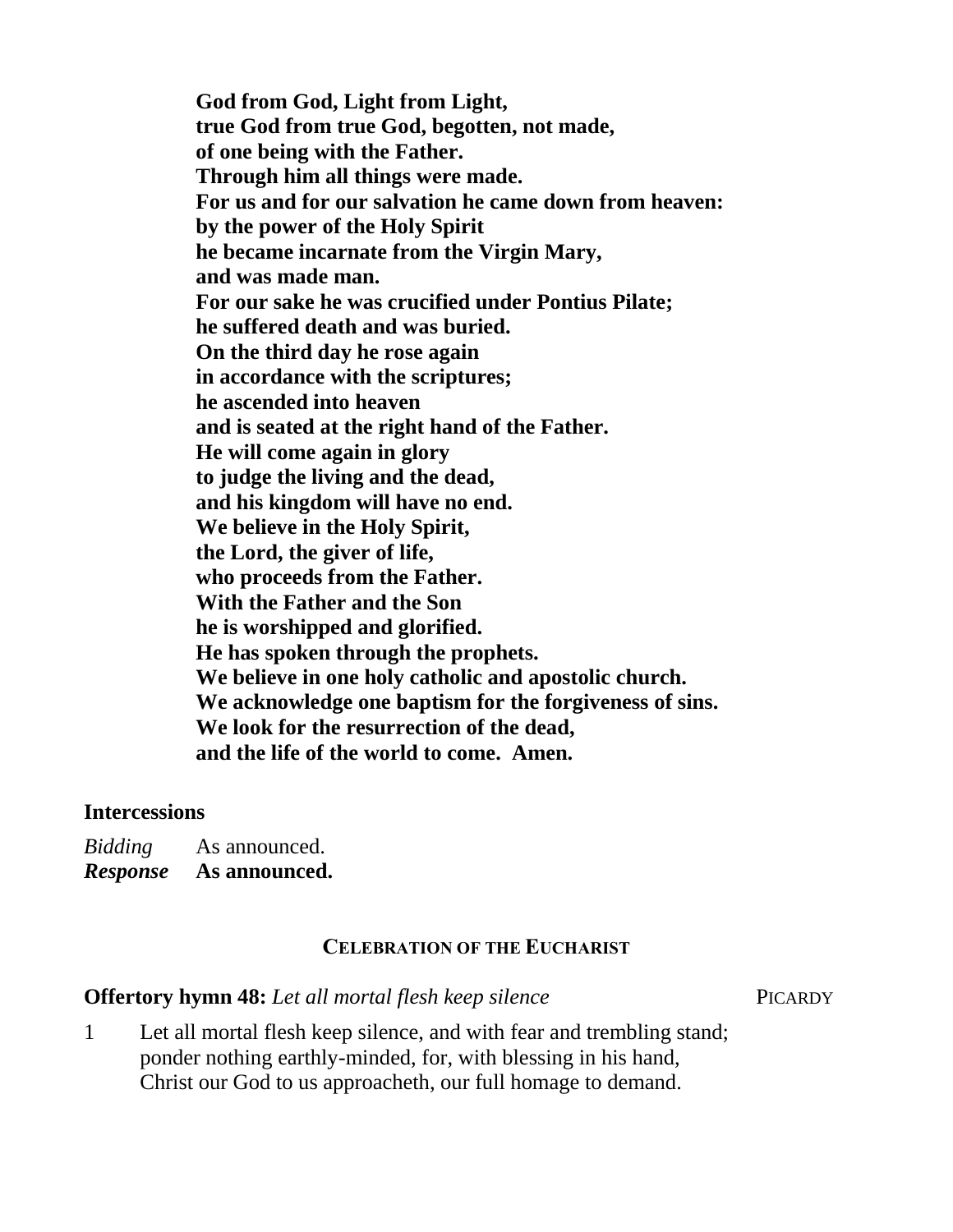- 2 King of kings, yet born of Mary, as of old on earth he stood, Lord of lords in human vesture, in the body and the blood, he will give to all the faithful his own self for heavenly food.
- 3 Rank on rank the host of heaven spreads its vanguard on the way, as the Light of light descendeth from the realms of endless day, that the powers of hell may vanish as the darkness clears away.
- 4 At his feet the six-winged seraph, cherubim with sleepless eye veil their faces to the presence, as with ceaseless voice they cry, "Alleluia, alleluia, alleluia, Lord most high."

#### **Prayer over the Gifts**

| <i>Celebrant</i> Father, |                                                             |
|--------------------------|-------------------------------------------------------------|
|                          | we spread this table                                        |
|                          | to remember the loving sacrifice of Jesus Christ, your Son. |
|                          | Accept all we offer you this day.                           |
|                          | Bind u together in his love                                 |
|                          | and in the love he has commanded us to bring one another;   |
|                          | through Jesus Christ the Lord.                              |
|                          |                                                             |

*Response* **Amen.**

#### **Eucharistic Prayer 3**

| <i>Celebrant</i> The Lord be with you.                   |
|----------------------------------------------------------|
| <i>Cantor</i> And also with you.                         |
| <i>Celebrant</i> Lift up your hearts.                    |
| <i>Cantor</i> We lift them to the Lord.                  |
| <i>Celebrant</i> Let us give thanks to the Lord our God. |
| <i>Cantor</i> It is right to give our thanks and praise. |

#### **Preface of The Lord's Day**

*Celebrant* Blessed are you, gracious God, creator of heaven and earth, by water and the Holy Spirit you have made us a holy people in Jesus Christ our Lord; you renew that mystery in bread and wine and nourish us, to show forth your glory in all the world. Therefore with angels and archangels and with all the holy people who have served you in every age, we raise our voices to proclaim the glory of your name.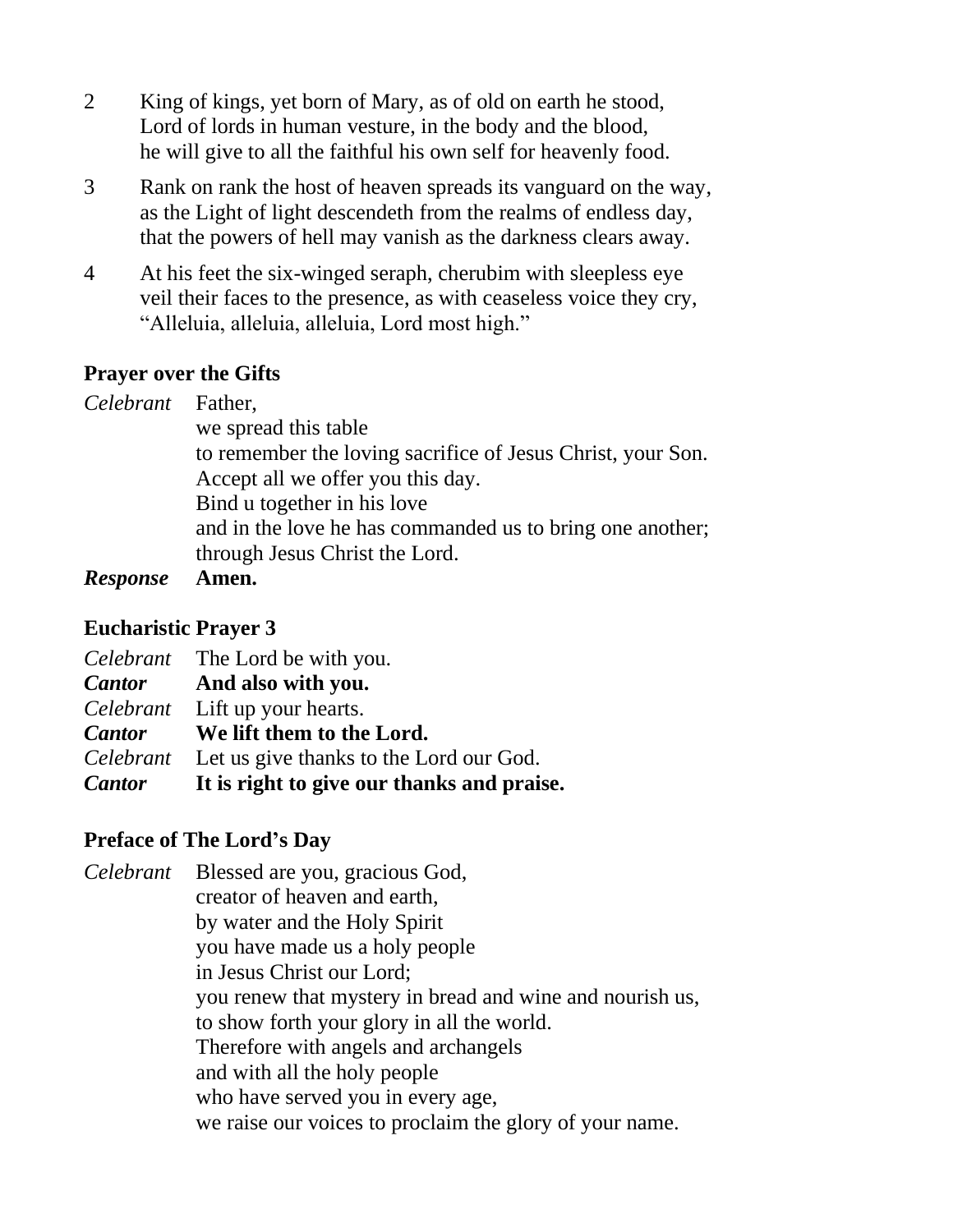# **Sanctus and Benedictus** *Proulx*

| <b>Cantor</b>   | Holy, holy, holy Lord,<br>God of power and might,<br>heaven and earth are full of your glory.<br>Hosanna in the highest.<br>Blessed is he who comes in the name of the Lord.<br>Hosanna in the highest.                                                                                                                                                                                                                                                                                                                                                                                                                                                                                                                                                                                                                                                                                                                                                                                                                                                                                                                                                                                                                                                                                              |
|-----------------|------------------------------------------------------------------------------------------------------------------------------------------------------------------------------------------------------------------------------------------------------------------------------------------------------------------------------------------------------------------------------------------------------------------------------------------------------------------------------------------------------------------------------------------------------------------------------------------------------------------------------------------------------------------------------------------------------------------------------------------------------------------------------------------------------------------------------------------------------------------------------------------------------------------------------------------------------------------------------------------------------------------------------------------------------------------------------------------------------------------------------------------------------------------------------------------------------------------------------------------------------------------------------------------------------|
| Celebrant       | We give thanks to you, Lord our God,<br>for the goodness and love<br>you have made known to us in creation;<br>in calling Israel to be your people;<br>in your Word spoken through the prophets;<br>and above all in the Word made flesh,<br>Jesus your Son.<br>For in these last days you sent him<br>to be incarnate from the Virgin Mary,<br>to be the Saviour and Redeemer of the world.<br>In him, you have delivered us from evil,<br>and made us worthy to stand before you.<br>In him, you have brought us out of error into truth,<br>out of sin into righteousness, out of death into life.<br>On the night he was handed over to suffering and death,<br>a death he freely accepted,<br>our Lord Jesus Christ took bread;<br>and when he had given thanks to you,<br>the broke it, and gave it to his disciples,<br>and said, "Take, eat:<br>this is my body which is given for you.<br>Do this for the remembrance of me."<br>After supper he took the cup of wine;<br>and when he had given thanks, he gave it to them,<br>and said, "Drink this, all of you:<br>this is my blood of the new covenant,<br>which is shed for you and for many for the forgiveness of sins.<br>Whenever you drink it, do this for the remembrance of me."<br>Therefore, Father, according to his command, |
| <b>Response</b> | we remember his death,                                                                                                                                                                                                                                                                                                                                                                                                                                                                                                                                                                                                                                                                                                                                                                                                                                                                                                                                                                                                                                                                                                                                                                                                                                                                               |

**we proclaim his resurrection, we await his coming in glory;**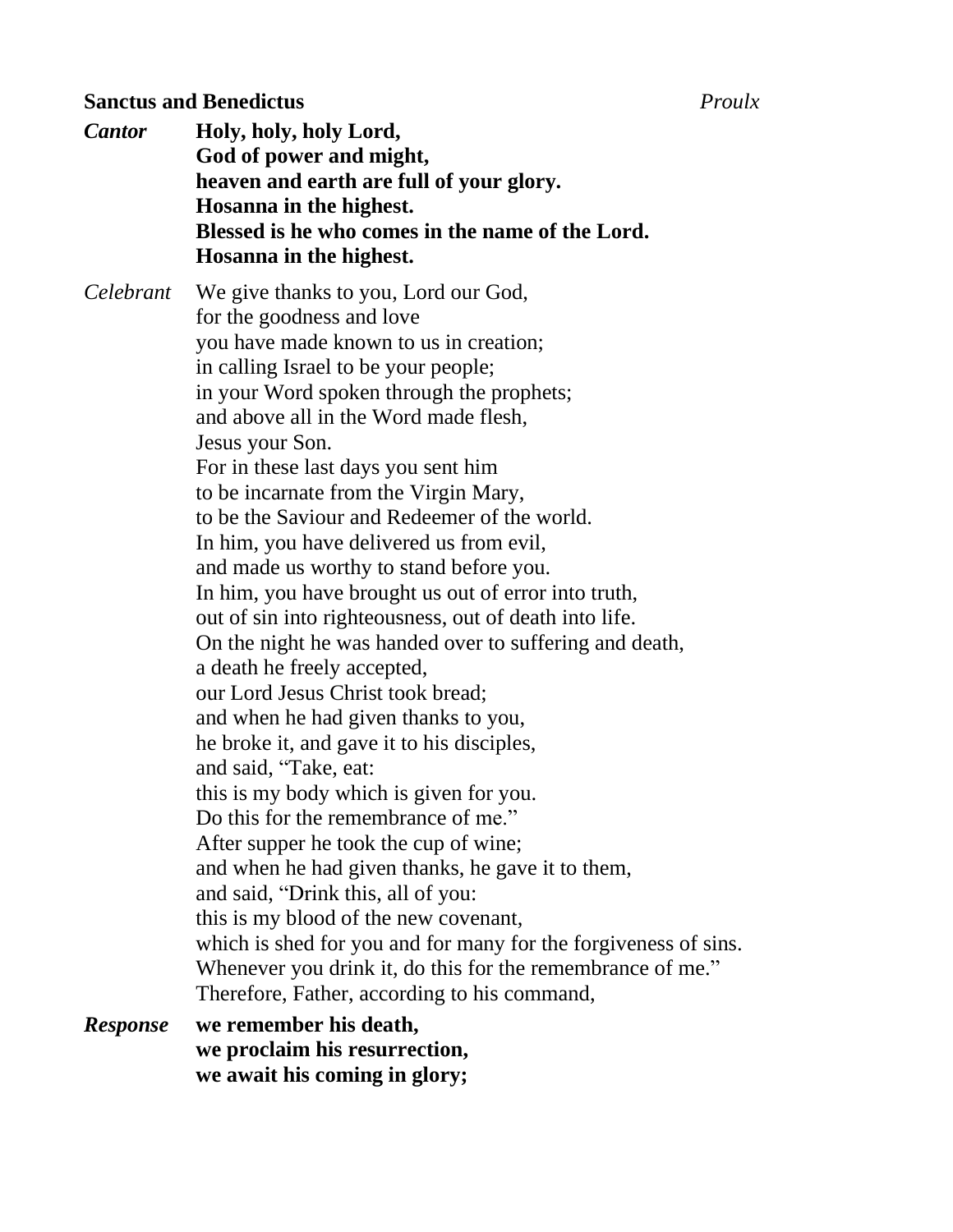*Celebrant* and we offer our sacrifice of praise and thanksgiving to you, Lord of all; presenting to you, from your creation, this bread and this wine. We pray you, gracious God, to send your Holy Spirit upon these gifts, that they may be the sacrament of the body of Christ and his blood of the new covenant. Unite us to your Son in his sacrifice, that we, made acceptable in him, may be sanctified by the Holy Spirit. In the fullness of time, reconcile all things in Christ, and make them new, and bring us to that city of light where you dwell with all your children; through Jesus Christ our Lord, the firstborn of all creation, the head of the Church, and the author of our salvation; by whom, and with whom, and in whom, in the unity of the Holy Spirit, all honour and glory are yours, almighty Father, now and for ever.

#### *Response* **Amen.**

#### **The Lord's Prayer** *Robinson*

*Celebrant* As our Saviour taught us, let us pray, *Cantor* **Our Father in heaven, hallowed be your name, your kingdom come, your will be done, on earth as in heaven. Give us today our daily bread. Forgive us our sins as we forgive those who sin against us. Save us from the time of trial, and deliver us from evil. For the kingdom, the power, and the glory are yours, now and for ever. Amen.**

#### **Breaking of the Bread**

*Celebrant* We break the bread of life, and that life is the light of the world. *Response* **God here among us, light in the midst of us, bring us to light and life.**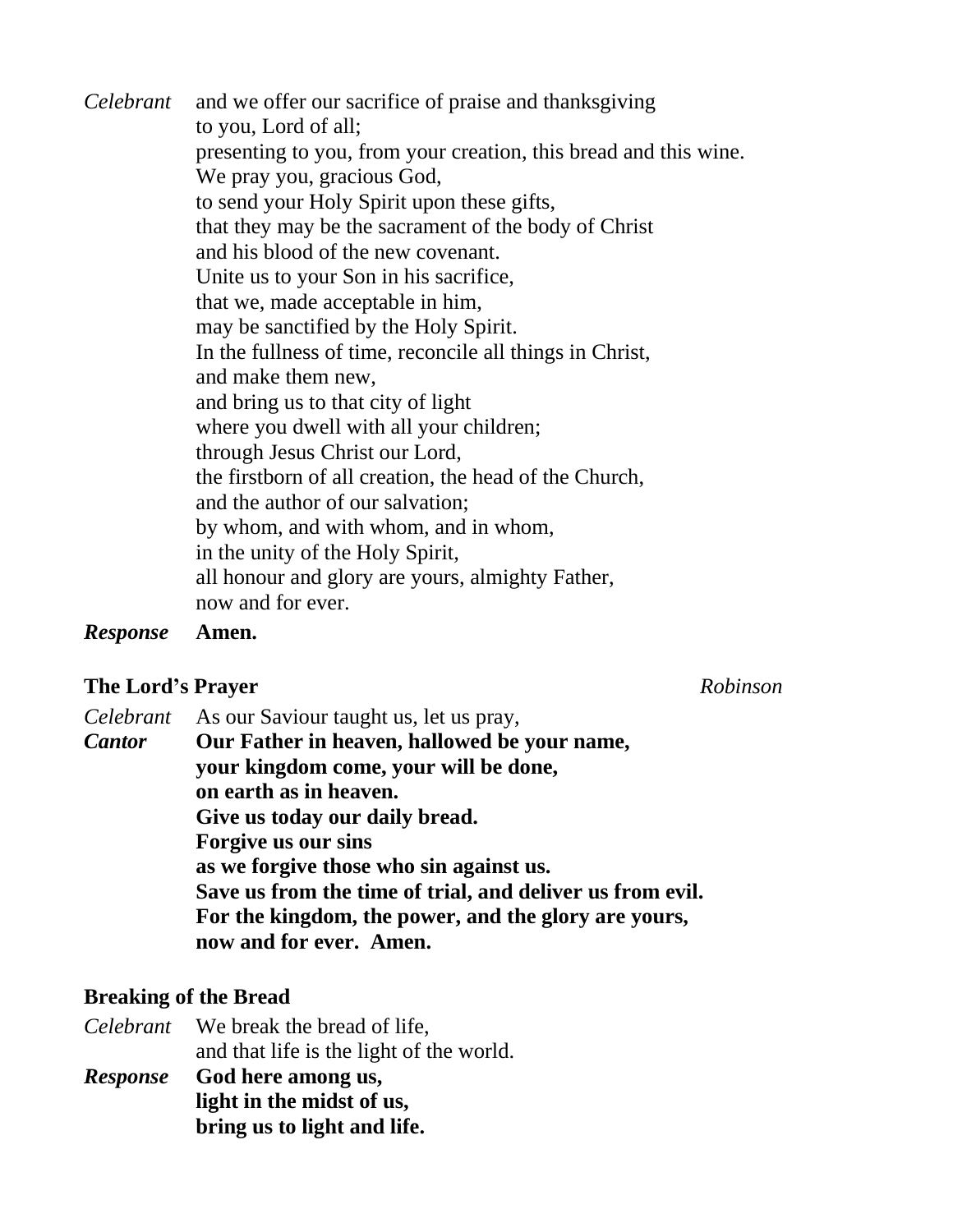| <b>Agnus Dei</b> |                                                  | Senshur |
|------------------|--------------------------------------------------|---------|
| <b>Cantor</b>    | Lamb of God, you take away the sin of the world: |         |
|                  | have mercy on us.                                |         |
|                  | Lamb of God, you take away the sin of the world: |         |
|                  | have mercy on us.                                |         |
|                  | Lamb of God, you take away the sin of the world: |         |
|                  | grant us peace.                                  |         |

#### **Communion Motet:** *Ave Verum Corpus W. Byrd*

Ave verum corpus, *Hail, true body*, natum de Maria virgine *born of the Virgin Mary.* in cruce pro homine: *on the cross for mankind,* Cuius latus perforatum *From whose pierced side*  unda fluxit sanguine: *flowed blood,* Esto nobis praegustatum *Be for us a foretaste*  in mortis examine. *in the final judgement.* O dulcis, O pie, *O sweet, O merciful,* O Jesu filiae Maria, *O Jesus, son of Mary,*  miserere mei. *have mercy on me.* Amen. *Amen.*

Verre passum, immolatum *Truly suffering, was sacrificed* 

#### **Prayer after Communion**

| <b>Response</b> |                                         |
|-----------------|-----------------------------------------|
|                 | in the name of Jesus Christ the Lord.   |
|                 | keep faith in our hearts and lives,     |
|                 | May we who have taken holy things       |
|                 | with the body and blood of Christ.      |
|                 | you have nourished us in your sacrament |
|                 | God of peace,                           |
|                 | Celebrant Let us pray.                  |

#### **Doxology**

|                 | <i>Celebrant</i> Glory to God,                              |
|-----------------|-------------------------------------------------------------|
| <b>Response</b> | whose power, working in us,                                 |
|                 | can do infinitely more than we can ask or imagine.          |
|                 | Glory to God from generation to generation,                 |
|                 | in the Church and in Christ Jesus, for ever and ever. Amen. |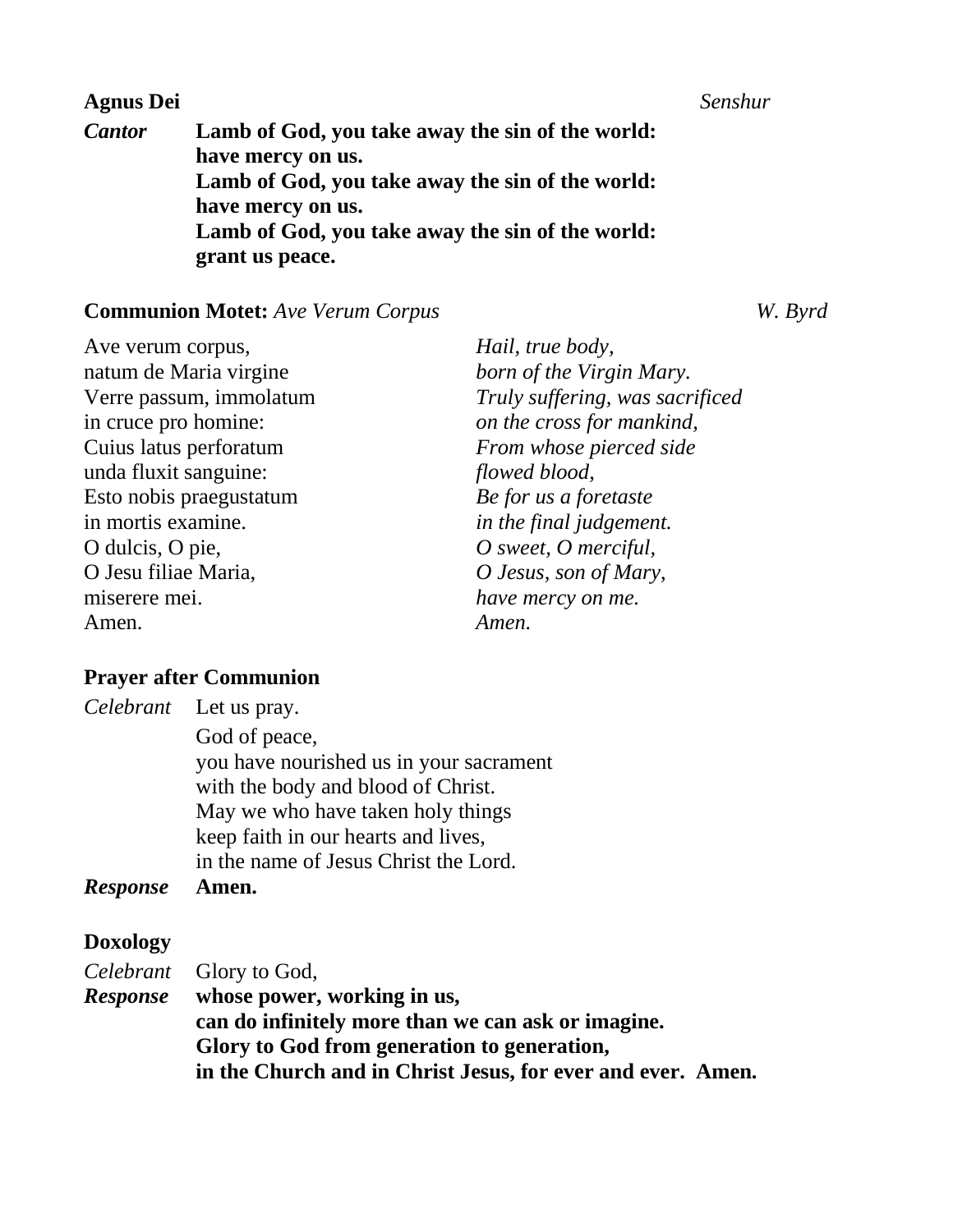#### **Blessing**

| Celebrant       | The peace of God, which passes understanding, |
|-----------------|-----------------------------------------------|
|                 | keep your hearts and minds                    |
|                 | in the knowledge and love of God,             |
|                 | and of his son Jesus Christ our Lord.         |
|                 | And the blessing of God Almighty,             |
|                 | the Father, the Son, and the Holy Spirit,     |
|                 | be with you all, and remain with you always.  |
| <b>Response</b> | Amen.                                         |

#### **Hymn 66:** And now, O Father, mindful of the love UNDE ET MEMORES

- 1 And now, O Father, mindful of the love that bought us once for all on Calvary's tree, and having with us him that pleads above, we here present, we here spread forth to thee that only offering perfect in thine eyes, the one true, pure, immortal sacrifice.
- 2 Look, Father, look on his anointed face, and only look on us as found in him; look not on our mis-usings of thy grace, our prayer so languid, and our faith so dim. For lo! Between our sins and their reward we set the passion of thy Son our Lord.
- 3 And then for those, our dearest and our best, by this prevailing presence we appeal: O fold them closer to thy mercy's breast; O do thine utmost for their souls' true weal; from tainting mischief keep them pure and clear, and crown thy gifts with strength to persevere.
- 4 And so we come: O draw us to thy feet, most patient Saviour, who canst love us still; and by this food, so awesome and so sweet, deliver us from every touch of ill. In thine own service make us glad and free, and grant us nevermore to part with thee.

#### **Dismissal**

*Deacon* Go forth in peace, to love and serve the Lord. *Response* **Thanks be to God.**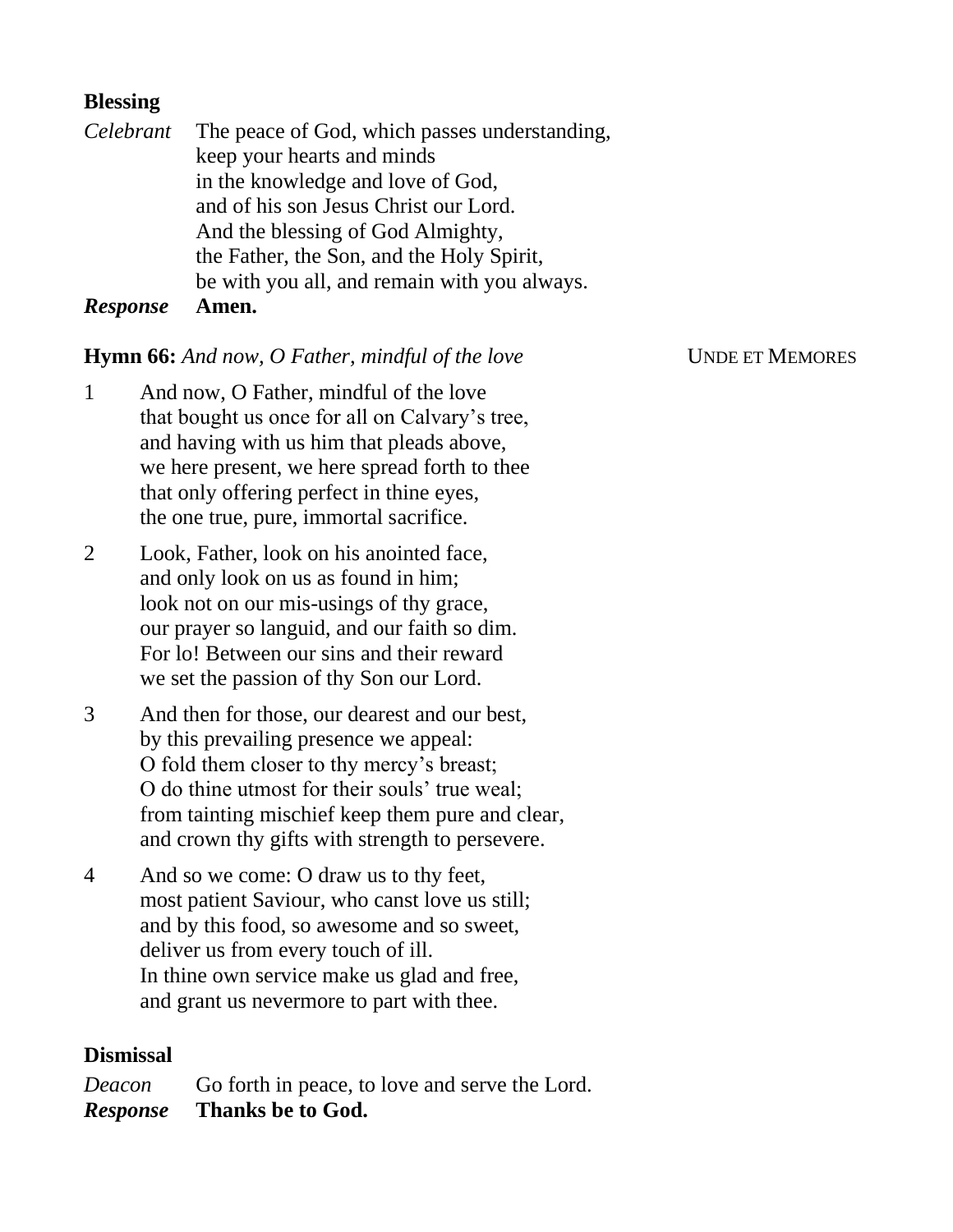#### **Announcements**

**Postlude:** *'Love Bade Me Welcome' from Five Mystical Songs R. Vaughan Williams*

#### Love Bade Me Welcome

*Love bade me welcome: yet my soul drew back, Guilty of dust and sin. But quick-ey'd Love, observing me grow slack From my first entrance in, Drew nearer to me, sweetly questioning, If I lack'd anything.*

*A guest, I answer'd, worthy to be here: Love said, You shall be he. I the unkind, ungrateful? Ah, my dear, I cannot look on thee. Love took my hand, and smiling did reply, Who made the eyes but I?*

*Truth, Lord, but I have marr'd them: let my shame Go where it doth deserve. And know you not, says Love, who bore the blame? My dear, then I will serve. You must sit down, says Love, and taste my meat: So I did sit and eat.*

*- George Herbert*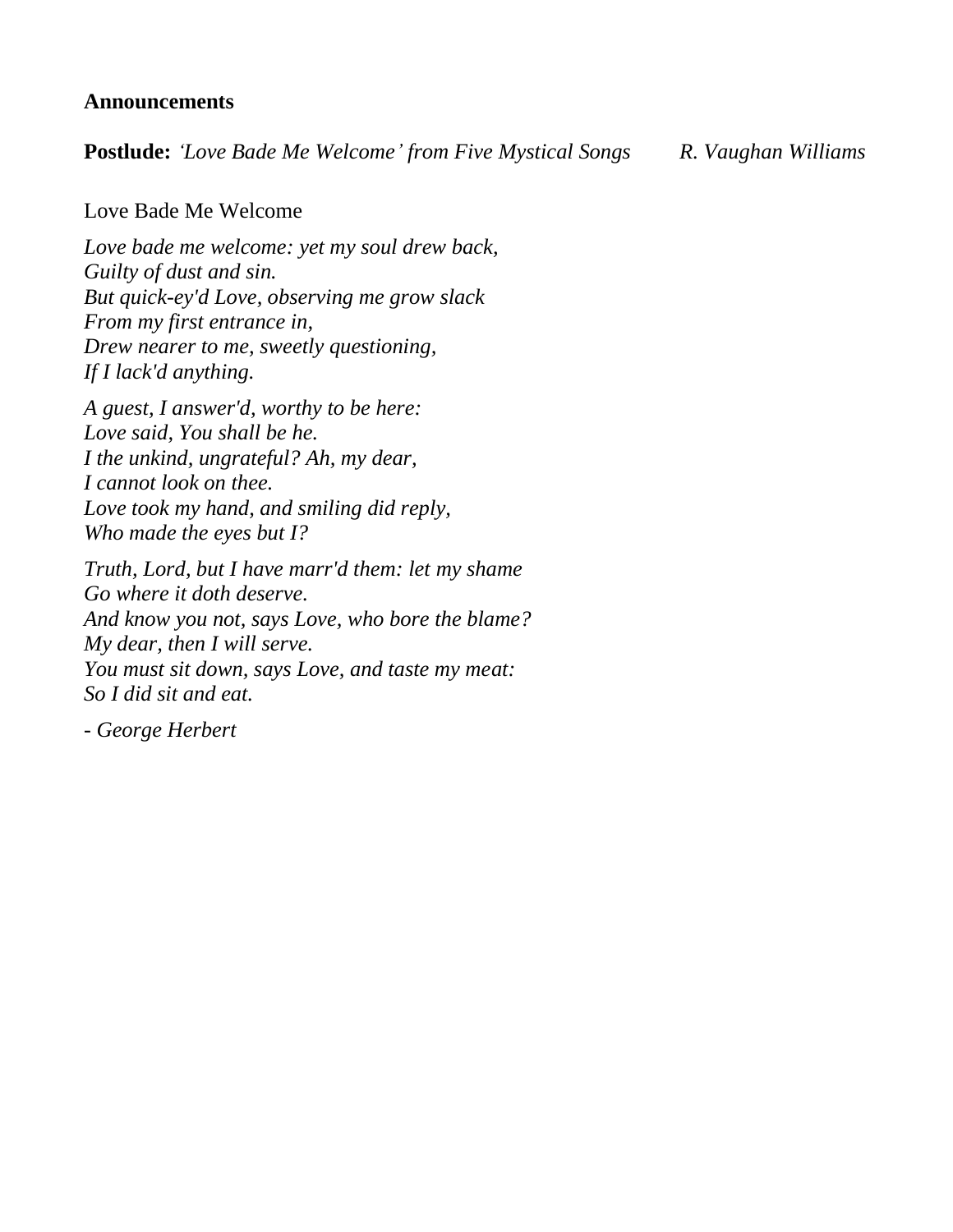*Gloria, music: 'New Plainsong' David Hurd (1950-) © 1981 G.I.A. Publications, Inc. Alleluia, Finlan O'Carroll (1922-1981) and Christopher Walker (1947-).*

*Sanctus, music: 'Community Mass' Richard Proulx (1937-2010), © 1971, 1977 G.I.A. Publications, Inc.*

*Agnus Dei, music: Becket Gerald Senchur (1946-), © 1982 G.I.A. Publications, Inc. The Lord's Prayer, music: McNeil Robinson II (1943-2015).*

*~ ~*

*Hymn 374, text: William Chatterton Dix (1837-1898); music: Rowland Huw Pritchard (1811-1887).*

*Hymn 48, text: 'The Liturgy of St. James,' tr. Gerard Moultrie (1829-1885); music: French carol (17th cent.).*

*Hymn 66, text: William Bright (1824-1901), alt.; music: William Henry Monk (1823-1889).*

*CCLI copyright and streaming license #11248960.*

*New Revised Standard Version Bible: (NRSV) Anglicized Edition, copyright 1989, 1995 by the Division of Christian Education of the National Council of the Churches of Christ in the United States of America. Used by permission.*

*Texts from the Book of Alternative Services are reproduced with permission under Copyright © 2004 by the General Synod of the Anglican Church of Canada. All rights reserved. Reproduced under license from ABC Publishing*.